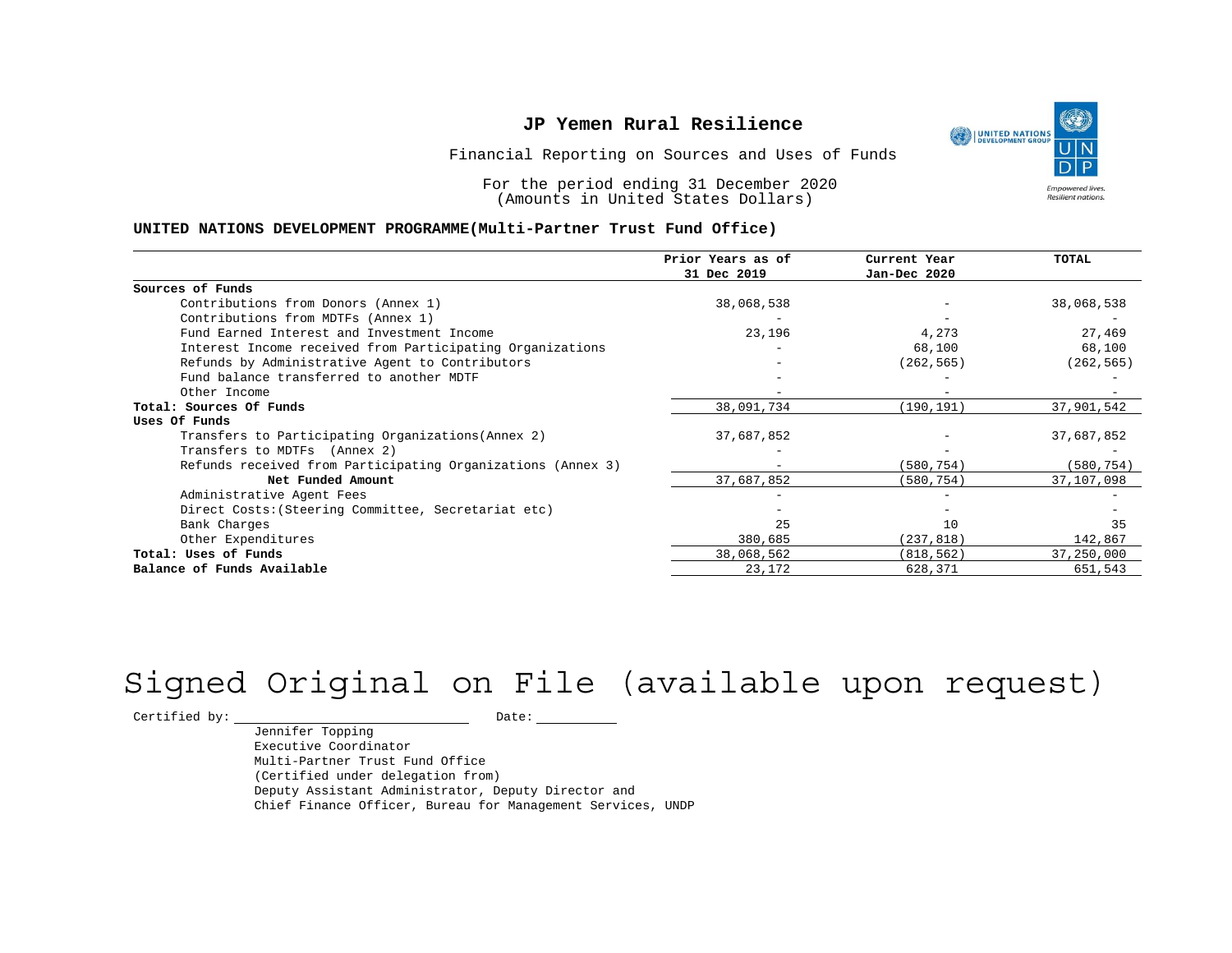

Financial Reporting on Sources and Uses of Funds

For the period ending 31 December 2020 (Amounts in United States Dollars)

### **UNITED NATIONS DEVELOPMENT PROGRAMME(Multi-Partner Trust Fund Office)**

**Annex - 1: Contributions**

|                      | Prior Years as of | Current Year             | TOTAL      |
|----------------------|-------------------|--------------------------|------------|
|                      | 31 Dec 2019       | Jan-Dec 2020             |            |
| From Contributors    |                   |                          |            |
| EUROPEAN UNION       | 38,068,538        | $\overline{\phantom{0}}$ | 38,068,538 |
| Total: Contributions | 38,068,538        | $-$                      | 38,068,538 |

# Signed Original on File (available upon request)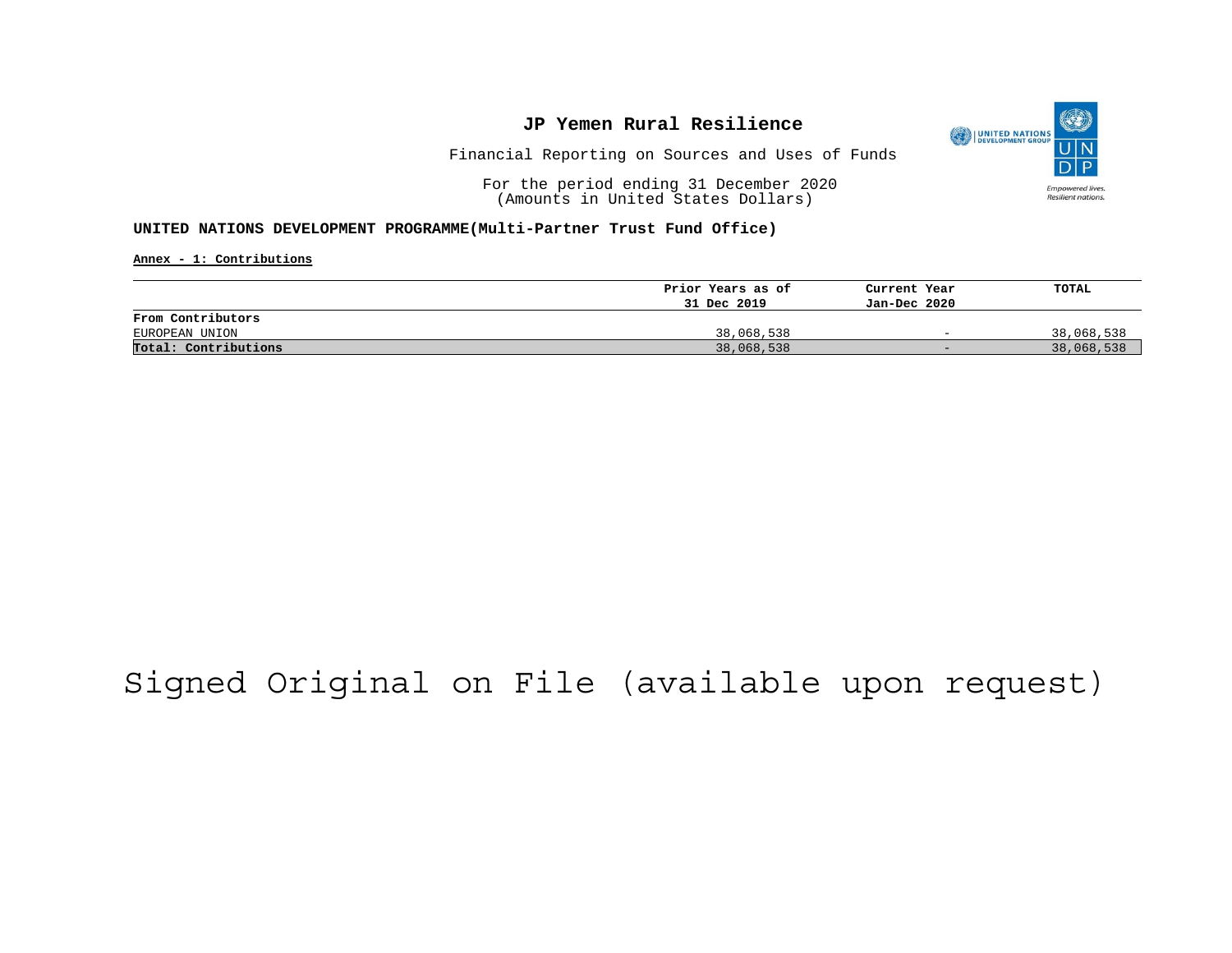

Financial Reporting on Sources and Uses of Funds

For the period ending 31 December 2020 (Amounts in United States Dollars)

### **UNITED NATIONS DEVELOPMENT PROGRAMME(Multi-Partner Trust Fund Office)**

**Annex - 2: Transfers**

|                                | Prior Years as of | Current Year             | TOTAL        |
|--------------------------------|-------------------|--------------------------|--------------|
|                                | 31 Dec 2019       | Jan-Dec 2020             |              |
| To Participating Organizations |                   |                          |              |
| FAO                            | 8,537,195         | $\overline{\phantom{0}}$ | 8,537,195    |
| ILO                            | 2,569,317         | $\overline{\phantom{0}}$ | 2,569,317    |
| <b>UNDP</b>                    | 18, 194, 145      | $\overline{\phantom{a}}$ | 18, 194, 145 |
| WFP                            | 8,387,195         | $\qquad \qquad -$        | 8,387,195    |
|                                |                   |                          |              |
| Total Transfers                | 37,687,852        | $-$                      | 37,687,852   |

# Signed Original on File (available upon request)